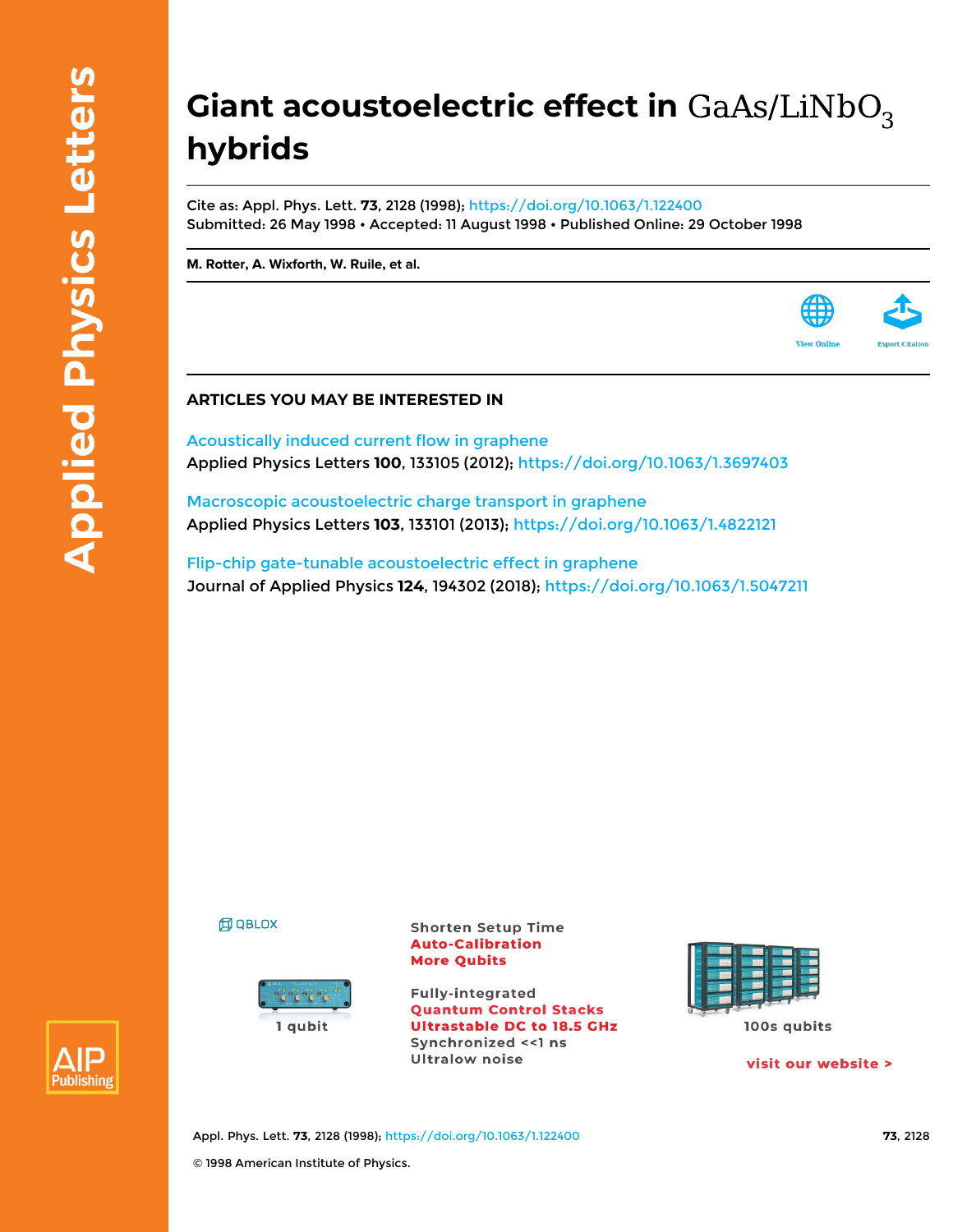## Giant acoustoelectric effect in GaAs/LiNbO<sub>3</sub> hybrids

M. Rotter<sup>a)</sup> and A. Wixforth *Sektion Physik der LMU, Universitat Mu¨nchen, D-80539 Mu¨nchen, Germany*

W. Ruile, D. Bernklau, and H. Riechert *Siemens AG, Corporate Technology, D-81730 Mu¨nchen, Germany*

(Received 26 May 1998; accepted for publication 11 August 1998)

The acoustoelectric effect in a hybrid of a strong piezoelectric material and a semiconductor layer containing a two-dimensional electron system is investigated. Caused by the very strong interaction between a surface acoustic wave and the mobile carriers in the semiconductor, the acoustoelectric effect is very large as compared to other materials, which might be interesting for device applications. Moreover, the tunability of the sheet conductivity of the electron system enables us to tune the magnitude of the acoustoelectric effect over a wide range. We present experimental results for a GaAs/LiNbO<sub>3</sub> layered hybrid system at room temperature and describe our experimental findings quantitatively using a recently developed model calculation. © *1998 American Institute of Physics.* [S0003-6951(98)01141-3]

The interaction between surface acoustic waves (SAW) and low-dimensional electron systems as confined in modern semiconductor layered systems has recently attracted a lot of attention. The sensitivity of the interaction to very low conductivities as well as the possibility to create dynamic superlattices in semiconductor structures makes it in particular interesting. $1-3$  However, most of the semiconductors that can be used for the realization of low-dimensional electron systems are only weakly piezoelectric. Hence, the interaction between the SAW and the free carriers in the semiconductor is also very weak. Recently, we introduced a technique for the hybridization of semiconductor layered systems and strongly piezoelectric substrates, that propelled the strength of the interaction into a regime being interesting for high excitation phenomena, nonlinear effects, and also for future device applications.<sup>4</sup> Here, the large momentum transfer from the SAW to the free carriers in the semiconductor is of particular interest.

Surface acoustic waves on piezoelectric substrates are accompanied by a potential wave and electric fields originating from the materials polarization under mechanical deformation. These electric fields interact with mobile carriers in a two-dimensional electron system  $(2DES)$  in close vicinity of the surface. Consequently, the 2DES influences the propagation of the SAW; it changes the wave velocity and produces an attenuation of the wave. The change in SAW phase velocity  $v$  is given by<sup>1,2</sup>

$$
\frac{v - v_0}{v_0} = \frac{\Delta v}{v_0} = \frac{K^2}{2} \frac{1}{1 + (\sigma/\sigma_m)^2},
$$
 (1)

where  $K^2$  denotes the effective electromechanical coupling coefficient,  $\sigma$  is the sheet conductivity, and  $\sigma_m$  is a material constant. The velocity  $v_0$  is the SAW velocity on a free surface. This velocity change is accompanied by an attenuation of the wave intensity  $I = I_0 e^{-\Gamma x}$  along the beam path *x*, given by

$$
\Gamma = K^2 \frac{\pi}{\lambda} \frac{\sigma/\sigma_m}{1 + (\sigma/\sigma_m)^2},\tag{2}
$$

where  $\lambda$  is the wavelength of the SAW. At  $\sigma = \sigma_m$ , the attenuation  $\Gamma$  reaches its maximum. Since the SAW carries a flux of momentum equal to  $1/v$  times the flux of energy, a loss of wave energy has to be accompanied by a proportional loss of momentum. This loss of momentum appears as a force on the electron system. This phenomenon is known as the acoustoelectric (ae) effect, which was first predicted by Parmenter<sup>5</sup> and identified by Weinreich for bulk materials.<sup>6</sup> For the special case of 2DES Fal'ko *et al.* and Esslinger *et al.*<sup>7</sup> showed that the ae current density  $j$  is given by

$$
j = \sigma E - \Lambda Q. \tag{3}
$$

Here,  $\Lambda$  represents the ae tensor which — for zero magnetic field — simply reduces to the mobility,  $\Lambda = \mu$ ; *Q* represents a ''phonon pressure'' being proportional to the wave intensity *I* and the attenuation  $\Gamma$ :

$$
Q = \frac{I\Gamma}{v}.
$$
\n<sup>(4)</sup>

It should be pointed out that this model only applies in the small signal limit, i.e., for negligible modulation of the carrier concentration by the SAW. In the low-power experiments presented here, this is guaranteed at least for  $\sigma$  $\geq \sigma_m$ . As the attenuation  $\Gamma$  is proportional to the coupling coefficient [Eq.  $(2)$ ], a high  $K^2$  would be desirable in order to yield a large ae effect. However, on GaAs where high quality 2DES can be defined, the coupling coefficient is rather low  $(K^2 = 6.4 \times 10^{-4})$ . On 128° rotated YX cut of LiNbO<sub>3</sub>,  $K^2$  $=0.056$  is nearly two orders of magnitude larger. However, semiconductor layers are very difficult to fabricate on  $LiNbO<sub>3</sub>$ . A solution to this problem is the quasimonolithical hybridization of a thin GaAs-layer system and the  $LiNbO<sub>3</sub>$ . This has been shown to be possible  $4$  using the epitaxial liftoff technology (ELO) originally developed by Yablonovitch

<sup>&</sup>lt;sup>a)</sup>Electronic mail: markus.rotter@physik.uni-muenchen.de *et al.*<sup>8</sup>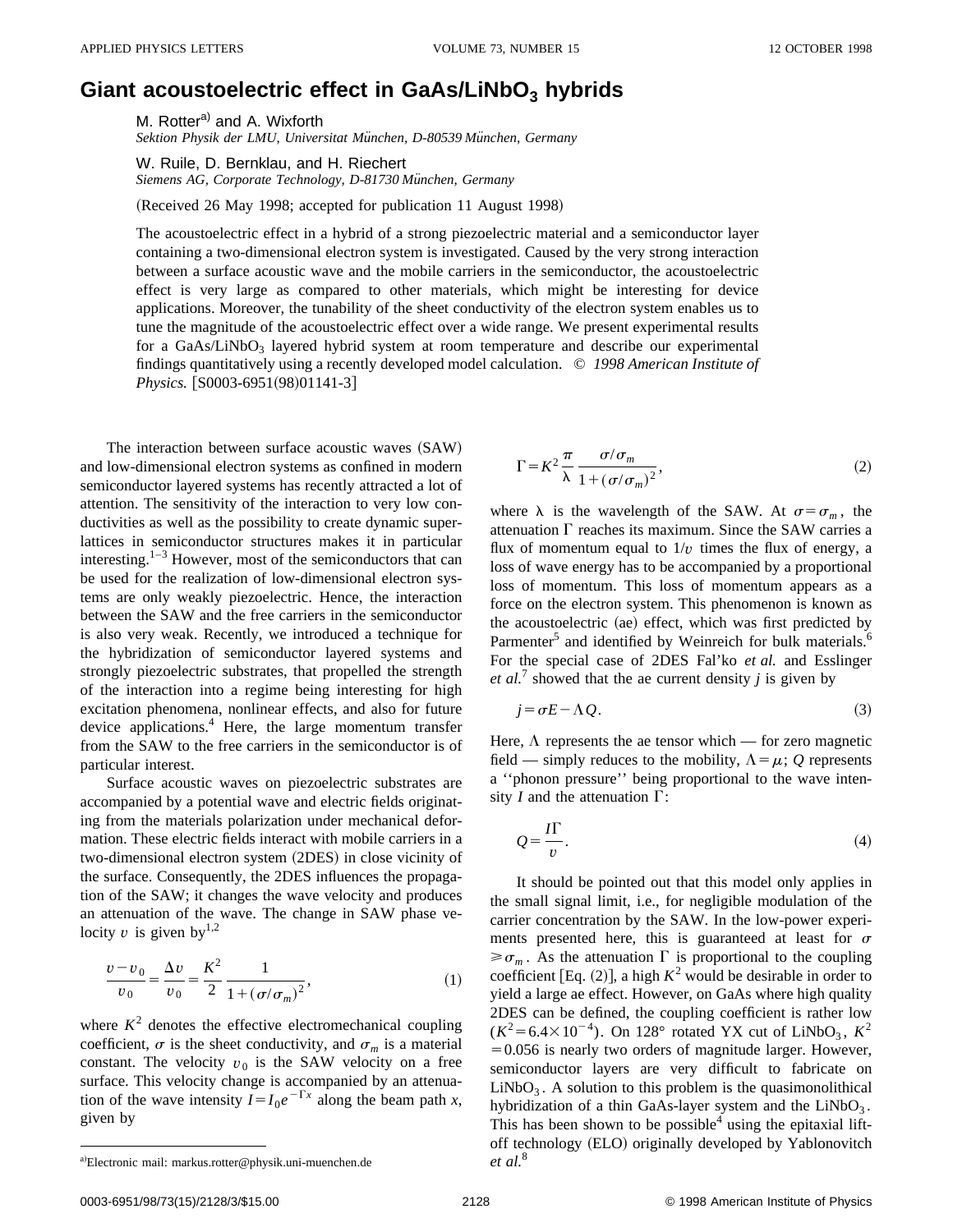

FIG. 1. Calculated and measured hybrid coupling coefficient  $K_H^2$  as a function of the SAW frequency. For higher frequencies, corresponding to smaller wavelength,  $K_H^2$  increases, eventually saturating at  $K^2$  of bare  $LiNbO<sub>3</sub>$ . The inset shows the geometry of the hybrid chip.

Molecular beam epitaxy grown GaAs-based layered structures containing an AlAs sacrificial layer perfectly match the criteria for this hybridization. On top of the substrate and the sacrificial AlAs the active layers are grown, consisting of  $Al_{0.2}Ga_{0.8}As$  barrier material embedding a modulation-doped 12 nm  $In<sub>0.2</sub>Ga<sub>0.8</sub>As quantum well. On top$ of the structure, Ohmic contacts to the 2DES are defined. In the ELO process, the AlAs layer is then selectively etched away in hydrofluoric acid. Then the active layers, having a total thickness of 0.5  $\mu$ m, can be removed from the substrate and transferred onto the  $LiNbO<sub>3</sub>$  chip with interdigital transducer structures (IDTs) for generating and detecting the SAW. The ELO film and substrate are tightly bonded by van der Waals forces. The distance between the quantum well and the  $LiNbO<sub>3</sub>$  surface is just 32 nm, whereas the thickness of the barrier above the electron system is 450 nm. Subsequently, the ELO film is patterned and a gate electrode is formed (see the inset of Fig. 1).

When a gate voltage is applied between the gate electrode and the 2DES, the electron density in the quantum well is reduced, resulting in a change of conductivity. This influences the SAW intensity and the velocity of the wave. The magnitude of the influence is governed by the coupling coefficient  $K^2$ . However, when the 2DES is fully depleted, the electrical boundary condition for the surface wave is not exactly ''open'' because of the presence of a gate electrode at a finite distance of 0.5  $\mu$ m above the LiNbO<sub>3</sub> surface. This reduces the velocity change of the SAW and thus the effective coupling coefficient. To account for this reduction, we introduce a new *hybrid* coupling coefficient  $K_H^2$  as a function of the SAW wavelength using a finite-element method for determining the SAW phase velocities. To check our calculations, we measured the velocity change in the hybrid via the phase shift of the rf signal in the delay line geometry for different frequencies. The comparison between simulation and measurement is shown in Fig. 1. For higher frequency, and therefore, smaller wavelength the screening of the SAW potential by the gate electrode becomes less significant, resulting in a higher  $K_H^2$ .



FIG. 2. Acoustoelectric current as a function of the gate bias at an applied rf power level of 10 dBm. Curves 1 and 2 correspond to the different SAW propagation directions as specified in the inset of Fig. 1. Reversing the SAW direction causes inversion of the ae current. The structure in the ae current traces for  $\sigma < \sigma_m$  is related to small inhomogenities of the carrier concentration. We also show the attenuation of the SAW as a function of the gate voltage on this sample, displaying the correlation between attenuation  $\Gamma$  and ae effect.

This large hybrid coupling coefficient leads to a strong coupling between SAW and 2DES, and therefore, to a large acoustoelectric effect. In order to study this effect, we directly measure the SAW-induced current between the two Ohmic contacts (see Fig. 1) in a closed circuit  $``shorted"$ geometry'') and as a function of the gate bias. A continuouswave rf signal is applied to one interdigital transducer for SAW generation. Figure 2 shows this ae current for the two different SAW propagation directions along the sample. If the SAW direction is reversed by applying the rf to the other transducer, the sign of the measured current is reversed as expected. We also display the measured attenuation  $\Gamma$  as a function of the applied gate voltage. It reaches a maximum at  $V_g = -4$  V corresponding to  $\sigma = \sigma_m$  and strongest interaction. The conductivity  $\sigma_m$  is approximately given by  $\sigma_m$  $= v_0 \varepsilon_0 (\sqrt{\varepsilon_{xx}^T \varepsilon_{zz}^T} + 1) = 2.1 \times 10^{-6} \Omega^{-1}$  for a frequency of *f* = 344 MHz, with  $\varepsilon_{xx}^T$  and  $\varepsilon_{zz}^T$  denoting the dielectric constants of  $LiNbO<sub>3</sub>$  at constant stress conditions. Employing this value for  $\sigma_m$ , the hybrid coupling coefficient  $K_H^2$ , and the hybrid velocities from the finite-element simulations, we achieve very good agreement between the measured attenuation and the theory according to Eqs.  $(1)$  and  $(2)$  in the hybrid systems.<sup>9</sup> Figure 2 clearly displays that the ae current also reaches its maximum around  $\sigma = \sigma_m$ , as expected from Eqs.  $(3)$  and  $(4.)$ 

For the ''shorted geometry,'' no ae field can build up  $(E=0)$  and Eq. (3) yields an ae current density of

$$
j_{\rm sc} = -\Lambda Q = -\frac{\mu I \Gamma}{v}.
$$

For a quantitative analysis of our experimental data all relevant quantities were evaluated separately: The transport parameters  $\mu$  and carrier concentration  $n<sub>S</sub>$  of the 2DES were determined using a van der Pauw method. At  $V_g = 0$  V the room-temperature mobility turns out to be  $\mu$  = 3800 cm<sup>2</sup>/V s.